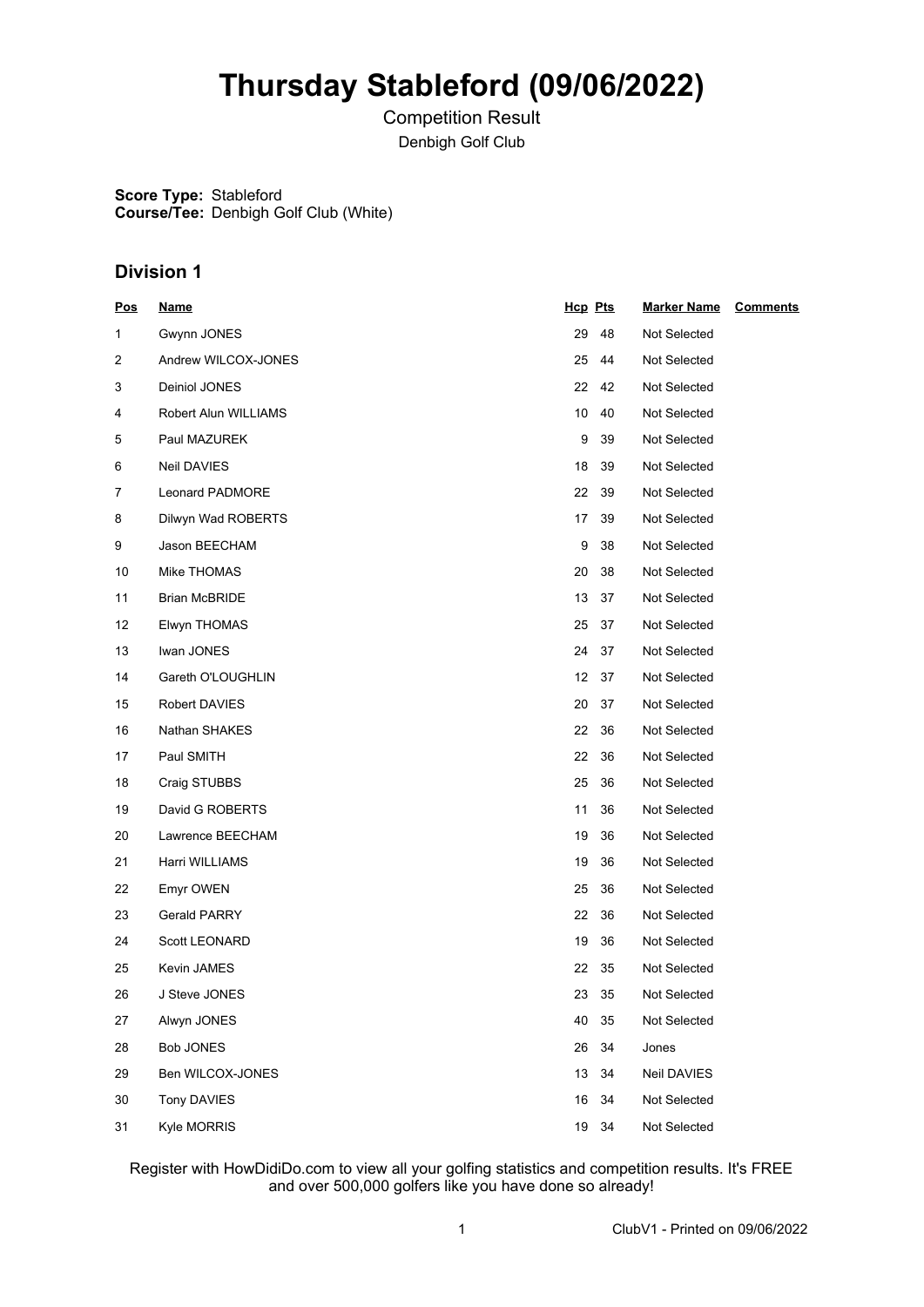### **Score Type: Course/Tee:** Stableford Denbigh Golf Club (White)

### **Division 1**

| <u>Pos</u> | <u>Name</u>            | Hcp Pts   | <b>Marker Name</b><br><b>Comments</b> |
|------------|------------------------|-----------|---------------------------------------|
| 32         | Emlyn PIERCE           | 24<br>33  | Not Selected                          |
| 33         | Eifion Lloyd JONES     | 22<br>33  | Not Selected                          |
| 34         | Gary ASHTON            | 24<br>33  | Not Selected                          |
| 35         | <b>Huw PARRY</b>       | 5<br>33   | Not Selected                          |
| 36         | <b>Gethin EDWARDS</b>  | 16<br>33  | Not Selected                          |
| 37         | Josh JONES             | 24<br>33  | Not Selected                          |
| 38         | Arthur JONES           | 9<br>33   | Not Selected                          |
| 39         | Fred JONES             | 23<br>33  | Not Selected                          |
| 40         | Martin BALDRY          | 18<br>33  | Not Selected                          |
| 41         | <b>Stewart CLARKE</b>  | 15<br>33  | Not Selected                          |
| 42         | Gwilym WILLIAMS        | 21<br>32  | Not Selected                          |
| 43         | Arwyn WILLIAMS         | 34<br>32  | Not Selected                          |
| 44         | Don WALMSLEY           | 16<br>32  | Not Selected                          |
| 45         | Steve CALLAN           | 21<br>32  | Not Selected                          |
| 46         | Llew DAVIES            | 15<br>32  | Not Selected                          |
| 47         | Duncan EDWARDS         | 32<br>25  | Not Selected                          |
| 48         | Peter WHARTON          | 24<br>32  | Not Selected                          |
| 49         | Matthew LEWIS-WILLIAMS | 12<br>32  | Not Selected                          |
| 50         | Andrew WITTON          | 13<br>31  | Not Selected                          |
| 51         | Kimi EVANS             | 12<br>31  | Not Selected                          |
| 52         | Nigel ROXBURGH         | 30<br>7   | Not Selected                          |
| 53         | Robert THOMAS          | 27<br>30  | Not Selected                          |
| 54         | Darren FOULKES         | 6<br>30   | Not Selected                          |
| 55         | Jac ROBERTS            | 22<br>30  | Not Selected                          |
| 56         | <b>Robert BURNS</b>    | 27<br>-29 | Not Selected                          |
| 57         | Richard SNELSON        | 29<br>29  | Not Selected                          |
| 58         | Alan PADMORE           | 18<br>29  | Not Selected                          |
| 59         | Ken 1777 JONES         | 20<br>29  | Not Selected                          |
| 60         | <b>Gwilym PIERCE</b>   | 22<br>29  | Not Selected                          |
| 61         | Elfed JONES            | 17<br>28  | Not Selected                          |
| 62         | Dilwyn ROBERTS         | 23<br>28  | Not Selected                          |
| 63         | Jake JONES             | 20<br>28  | Not Selected                          |
| 64         | Gareth JONES           | 29<br>27  | Not Selected                          |
| 65         | Alun ROBERTS           | 29<br>27  | Not Selected                          |
| 66         | Steven M JONES         | 33 27     | Not Selected                          |

Register with HowDidiDo.com to view all your golfing statistics and competition results. It's FREE and over 500,000 golfers like you have done so already!